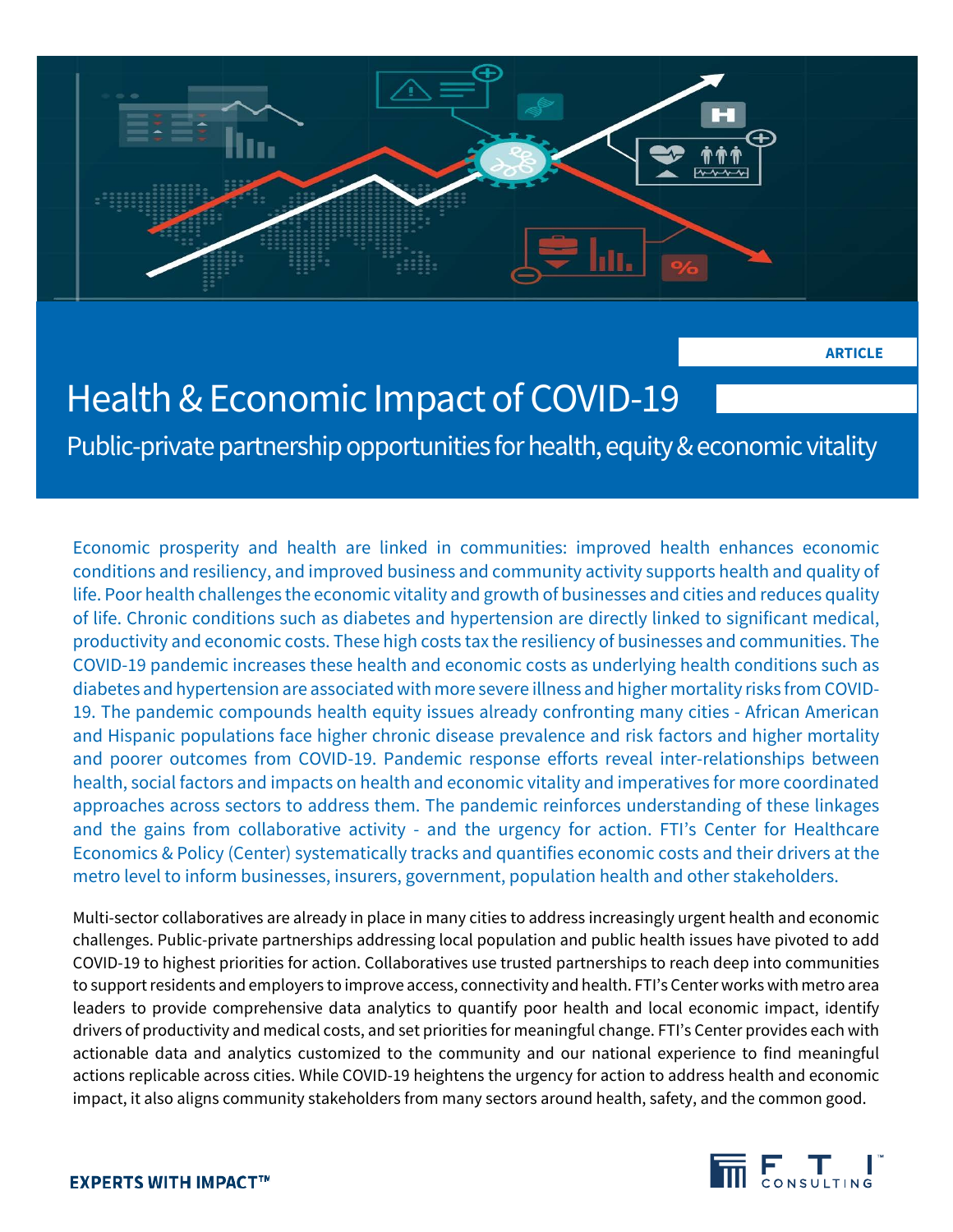# **Higher COVID-19 health risks are linked to poor health & chronic conditions with significant health disparities**

The COVID-19 pandemic increases awareness of greater health risks from poor health and chronic conditions especially for vulnerable populations. Recent healthcare studies link underlying chronic conditions with increased risks of serious illness from COVID-19. Certain chronic conditions (diabetes, obesity, hypertension) are associated with increased risk profiles for both younger populations (18-64) and older populations. Vulnerable populations have greater risks including increased length of hospitalizations and treatment needs. These potentially exacerbate recent trends in control of chronic conditions such as hypertension.<sup>1</sup> Public health experts highlight worsened health equity issues. Studies of health outcomes for African American and Hispanic populations show higher average rates of COVID-19 infection for these populations; and higher prevalence of chronic conditions such as hypertension, obesity and diabetes, which are associated with poorer outcomes from COVID-19. **Data show higher mortality rates from COVID-19 among African American and Hispanic populations with much greater likelihood of death for these groups. <sup>2</sup>**

## **The economic and personal costs of poor health are high**

Chronic conditions impose substantial economic and personal costs on a community, its businesses and its residents. Costs are higher for individuals with multiple health conditions, those with limited access to healthcare services, and residents facing other community-risk factors (e.g., safety). In total, these factors result in higher rates of hospitalization, medical service use, poor outcomes and resultant higher medical costs. Medical costs are both short term and longer term if conditions remain untreated or exacerbated as individuals transition to even more acutely ill states.

Medical costs are substantial at the community level; FTI's Center uses advanced data analytics and customized proprietary data to quantify medical cost estimates by disease condition and population group for many metro areas in the US.

FTI's Center has partnered with collaboratives in cities across the US to quantify these economic and personal costs of poor health. Two examples – Buffalo/Western New York and Nashville – provide insights into the magnitude of medical costs for a community, specifically, the annual incremental medical costs for diabetes, hypertension, depression, asthma and COPD. The incremental medical cost of a condition measures the costs of residents having the condition compared to residents not having the condition. Incremental medical costs illustrate the potential magnitude of cost-savings opportunity for a community (and its businesses) by reducing disease burden and its impact on residents. The potential opportunity and magnitude of incremental medical costs for the Buffalo Metropolitan Statistical Area (MSA), NY and the Nashville MSA , TN are substantial – **at \$800 million to \$1.4 billion annually in these cities**. 3

## **Total Annual Incremental Medical Costs of Chronic Conditions for Buffalo MSA & Nashville MSA**

| 舌り                  | <b>Buffalo MSA</b> | <b>Nashville MSA</b> |  |
|---------------------|--------------------|----------------------|--|
| <b>Diabetes</b>     | \$200.4 M          | \$336.1 M            |  |
| <b>Hypertension</b> | \$201.2 M          | \$349.2 M            |  |
| <b>Depression</b>   | \$170.5 M          | \$303.0 M            |  |
| <b>Asthma</b>       | \$207.6 M          | \$328.6 M            |  |
| <b>COPD</b>         | \$59.1 M           | \$54.8 M             |  |
|                     | \$838.8 M          | <b>\$1.4 B</b>       |  |

While these annual incremental medical costs are staggering, the productivity costs from chronic conditions often exceed them. Productivity costs include time away from work ("absenteeism") due to appointments, hospitalizations, disability, and other lost hours and less productive time at work ("presenteeism"). These may be hidden costs for communities concerned about chronic condition impact. Yet, once recognized, they provide critical new ways to engage with local employers who can join and benefit from initiatives to improve community health.

Employers and civic leaders use productivity and economic growth as critical markers of community and company competitiveness and vitality. The linkages between poor health and economic growth must be made for these stakeholders for real engagement and action.

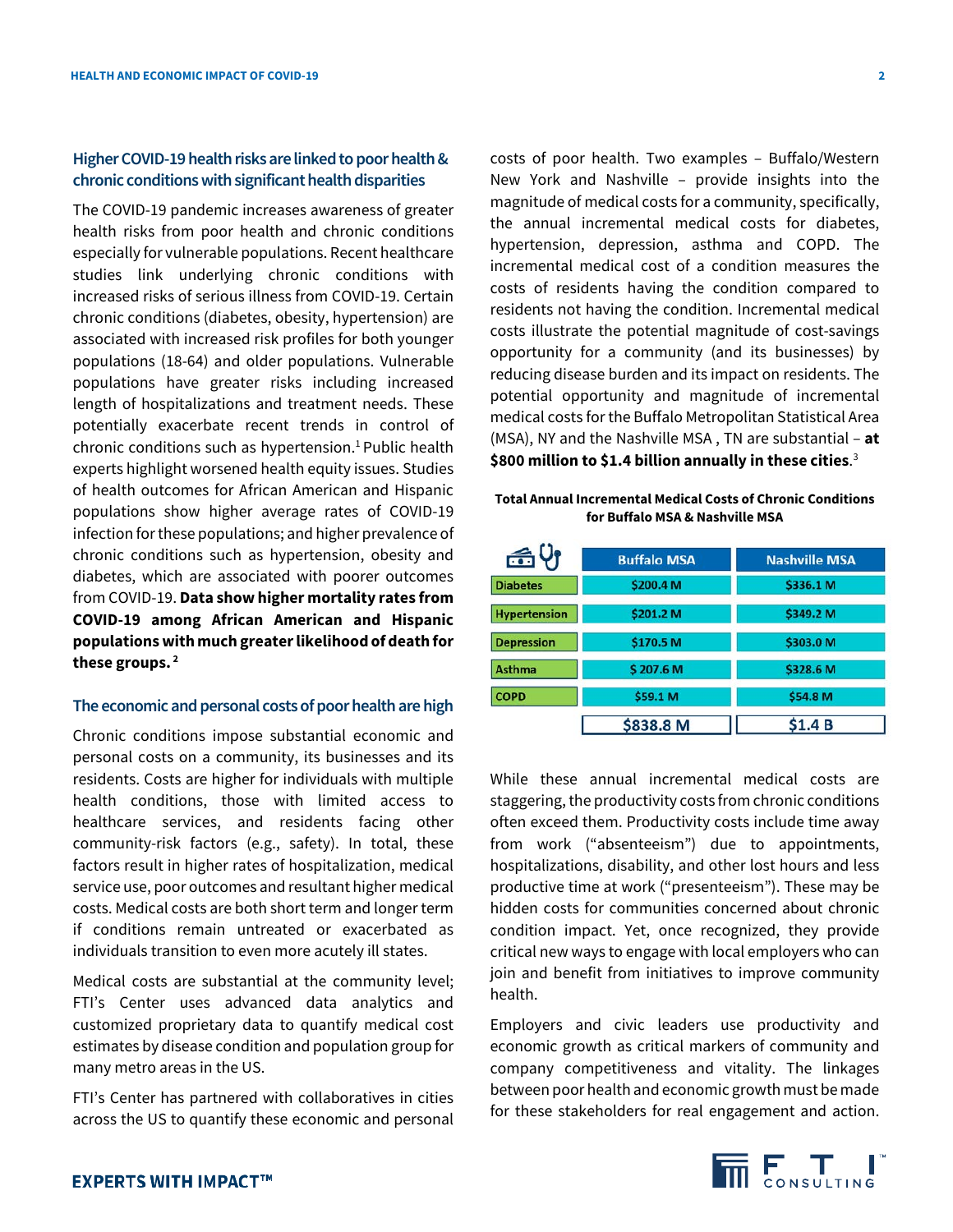FTI's Center routinely measures productivity costs and economic impact of disease conditions (and medical costs) at the local metro level across the US precisely because these metrics provide such important benchmarks and indicators of economic impact and opportunity.

Buffalo and Nashville show the significant economic cost burden from poor health on businesses and community of lost productivity **at \$1.2 to \$1.7 billion annually**. 4

#### **Total Annual Productivity Costs of Chronic Conditions for Buffalo MSA & Nashville MSA**

|                     | <b>Buffalo MSA</b> | <b>Nashville MSA</b> |  |
|---------------------|--------------------|----------------------|--|
| <b>Diabetes</b>     | \$157.8 M          | \$183.2 M            |  |
| <b>Hypertension</b> | \$120.5 M          | \$94.8 M             |  |
| <b>Depression</b>   | \$415.7 M          | \$701.8 M            |  |
| <b>Obesity</b>      | \$152.5 M          | \$133.4 M            |  |
| <b>Asthma</b>       | \$222.2 M          | \$455.5 M            |  |
| <b>COPD</b>         | \$180.9 M          | \$157.5 M            |  |
|                     | \$1.2 B            | S1.7 B               |  |

Incremental medical costs and productivity costs (total economic cost) for these two cities cost billions of dollars annually for companies, residents, Gross Domestic Product (GDP) and economic vitality. **A Federal Reserve study examining linkage between poor health and economic growth and vitality showed larger effects on cities' resiliency to downturns such as the 2008 recession. <sup>5</sup> There is urgency and opportunity for collective impact action by local leaders**.

# **Many communities already faced poor health and health disparities prior to the COVID-19 pandemic**

Nashville and Buffalo are not alone in poor health and high cost burdens. Chronic conditions (diabetes, hypertension, obesity) take a heavy toll in US communities with high medical and productivity costs taxing each community's personal and economic vitality. The costs include far more than financial burdens with lost opportunities, time away from family and friends, poor quality of life, and premature death.



No area of the US escapes unacceptably high prevalence of one or more of these chronic conditions. Some communities, however, face greater challenges due to many complex and inter-related demographic and community-specific factors that explain poor health in a community. Data compiled by FTI's Center on health status and chronic condition prevalence for a crosscountry sample of 11 large MSAs with population of 800,000 to 2.9 million illustrates these challenges. FTI's sample includes metro areas in the Northeast, Middle Atlantic, and South where chronic condition prevalence rates often exceed national averages. FTI's sample includes cities with rich variation in key demographics, including age and diversity, measured by proportion of African American or Hispanic populations.

| <b>MSA</b>               | (%) | (%) | Age 18-64 Age 65+ Non-Hispanic Black Hispanic<br>White (%) | (%) | (%) |
|--------------------------|-----|-----|------------------------------------------------------------|-----|-----|
| <b>National</b>          | 62% | 15% | 61%                                                        | 12% | 18% |
| Austin MSA (2.1 M)       | 66% | 10% | 53%                                                        | 7%  | 32% |
| Baton Rouge MSA (0.8 M)  | 63% | 13% | 57%                                                        | 35% | 4%  |
| Buffalo MSA (1.1 M)      | 62% | 17% | 78%                                                        | 12% | 5%  |
| Charlotte MSA (2.5 M)    | 63% | 13% | 62%                                                        | 22% | 10% |
| Cleveland MSA (2.1 M)    | 61% | 17% | 70%                                                        | 20% | 5%  |
| Denver MSA (2.9 M)       | 65% | 12% | 65%                                                        | 5%  | 23% |
| Indianapolis MSA (2.0 M) | 62% | 13% | 73%                                                        | 15% | 7%  |
| Kansas City MSA (2.1 M)  | 62% | 14% | 73%                                                        | 12% | 9%  |
| Louisville MSA (1.3 M)   | 62% | 15% | 77%                                                        | 14% | 4%  |
| Nashville MSA (1.9 M)    | 64% | 12% | 73%                                                        | 15% | 7%  |
| Providence MSA (1.6 M)   | 64% | 16% | 77%                                                        | 5%  | 12% |

Three chronic conditions, diabetes, hypertension, and obesity, are key drivers of poor health and high costs pre-COVID-19 and will continue so afterwards in most cities.

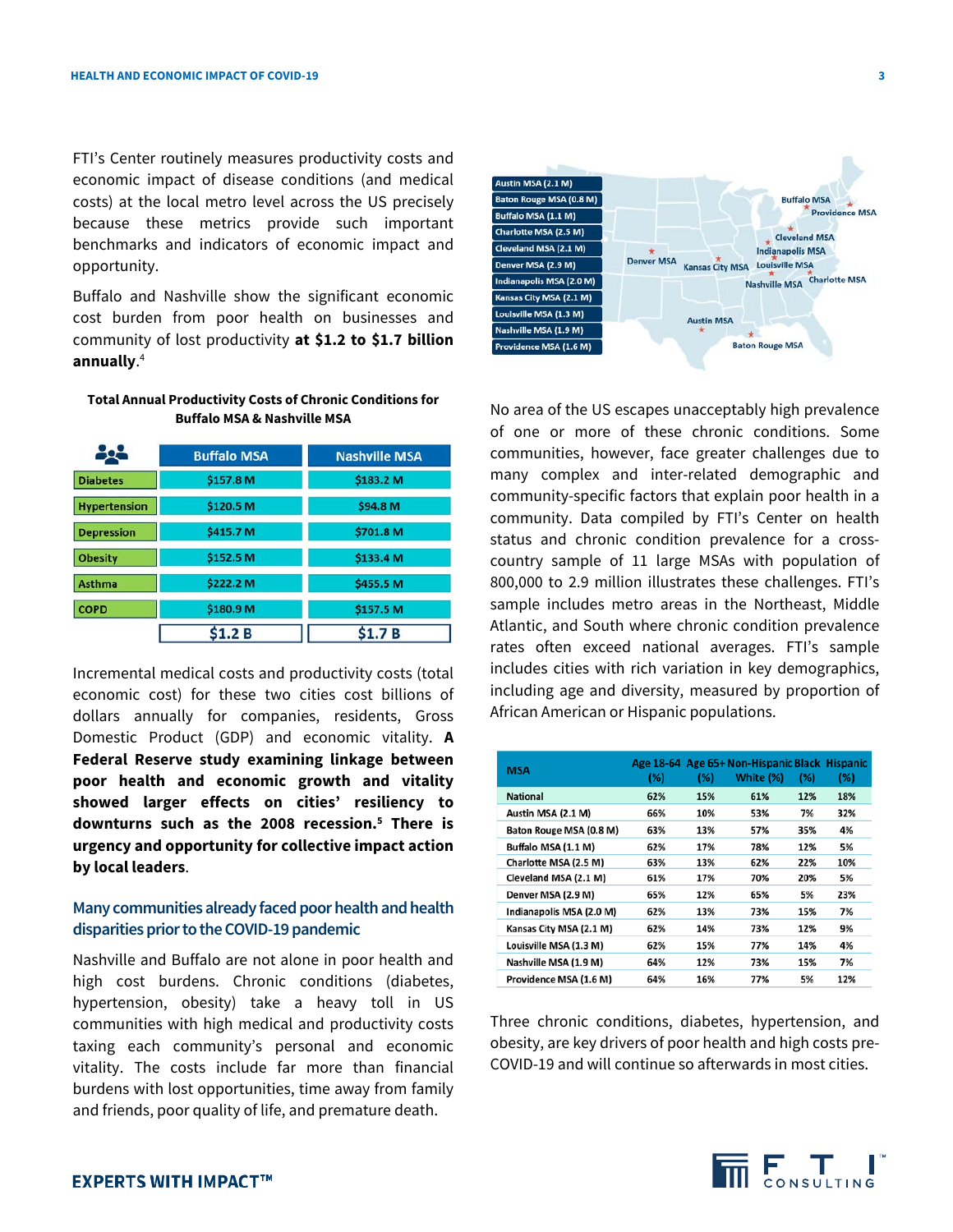**Pre-COVID-19 chronic condition prevalence rates** exceeded national averages in the 11 city sample for at least one of the three chronic conditions and often for all three. In addition, chronic condition prevalence was higher for African Americans in most metro areas.



## **Diabetes Prevalence in Selected 11 Cities (MSAs)**

## **Hypertension Prevalence in Selected 11 Cities (MSAs)**







#### African American



# **EXPERTS WITH IMPACT™**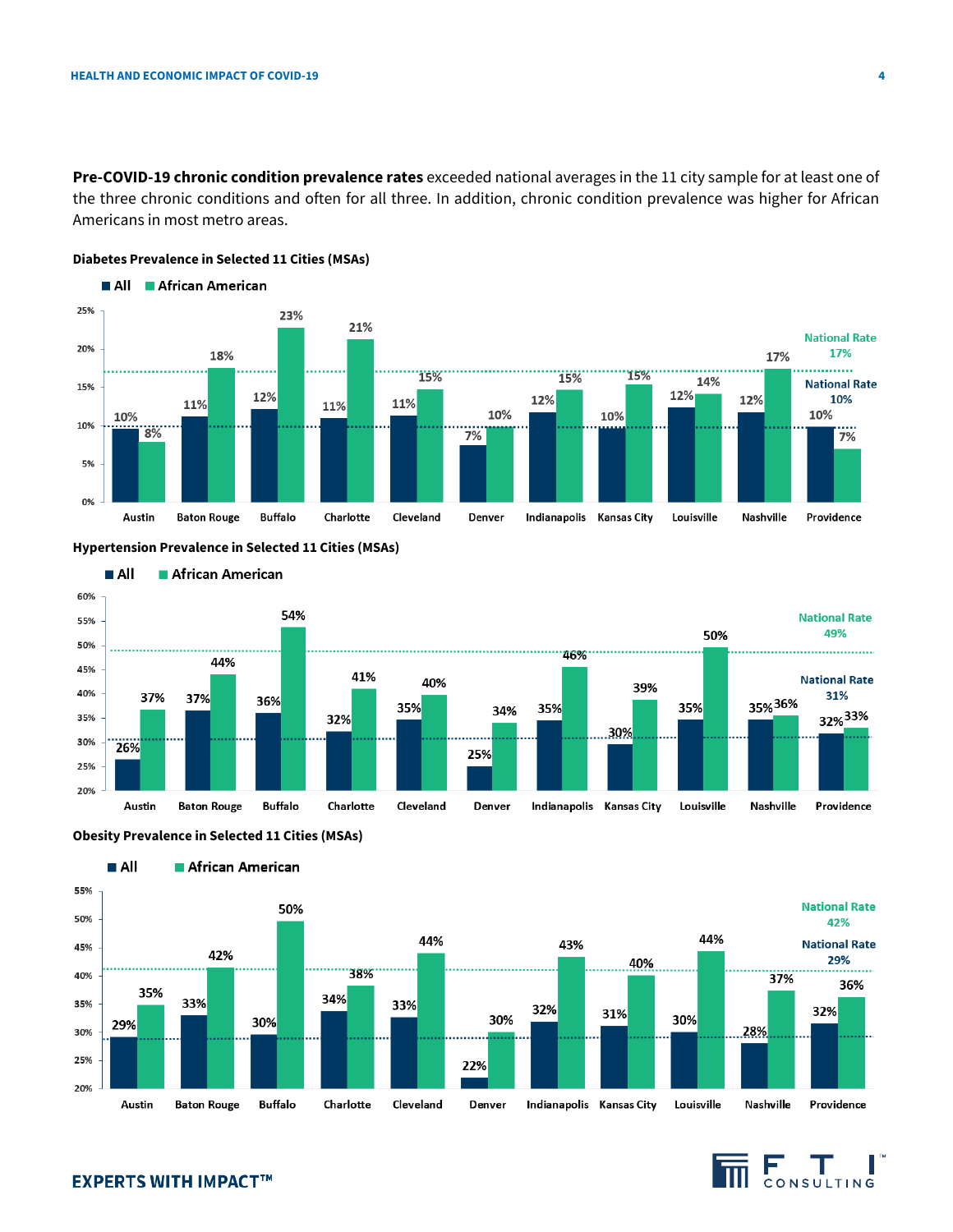Chronic condition prevalence data provide a clear and objective means for evaluating health risks and costs for a city, its businesses and workforce.

An individual's perspective on whether they are in good or poor health offers an additional important indicator and measure of health status of a community's residents. CDC survey data track measures of an individual self-reported perspective on health as poor/fair or good/very good/excellent; FTI's Center tracks these data to measure "good health" at the metro level for a very large number of cities.<sup>6</sup>

The 11 metro areas in FTI's Center sample often have below national average measures of **self-assessed good health** from surveyed residents. In the majority of the 11 metro areas, the rate of self-assessed good health was also lower for African American populations compared to national averages or to total population; where data were available it was also lower for Hispanic populations.



#### **Self-Assessed Good Health in Selected 11 Cities (MSAs)**

**Average life expectancy** is another and broader measure of health and well-being in a community tracked by leading researchers. Many factors such as chronic conditions and their control, social determinants of health, and demographics including income affect life expectancy in a community. A National Academy Leading Health Indicators report makes life expectancy a leading metric to track quality and health across communities and measure of health improvement. Metro area life expectancy rates vary considerably across the 11 cities in FTI's Center sample, with several below the national average.7

#### **Average Life Expectancy**



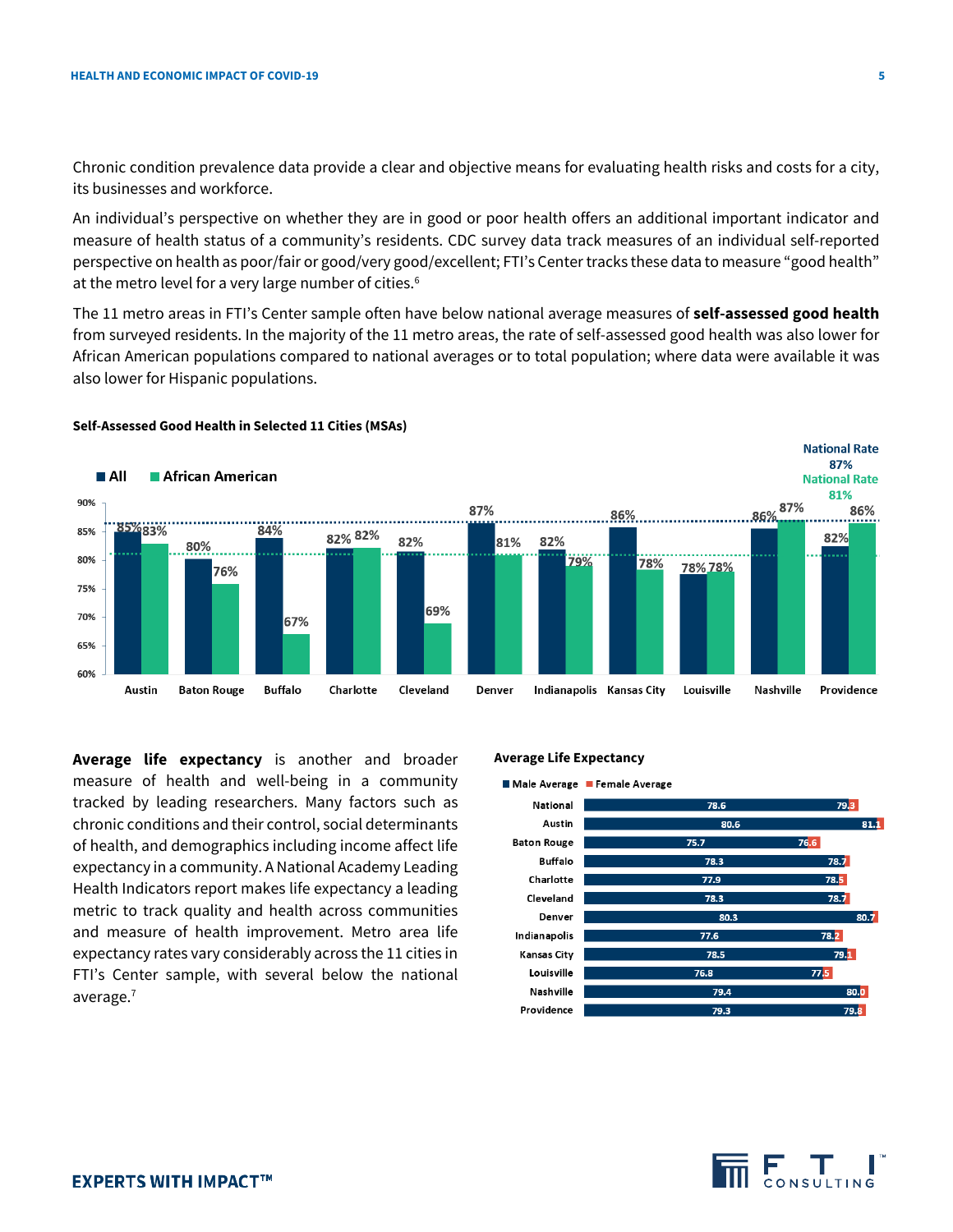# **The COVID-19 pandemic heightens urgency and opportunity for collective impact actions by publicprivate partnerships in local communities for health and economic benefit**

Many communities already have active collaboratives of community leaders across many sectors – healthcare (providers, plans), public health, civic, business, government, faith-based and community groups. Now and prior to the pandemic, FTI's Center works with public-private partnerships to collect locally relevant data and provide critical research to understand key drivers and economic impact of poor health to engage local stakeholders for impactful change. Many cities seek interventions for health and economic well-being.

Some multi-sector collaboratives have pivoted to address COVID-19 directly in their communities with efforts to engage with trusted partners to expand outreach into the community. These recent coordinated efforts provide important lessons for enhanced engagement with businesses, local government, and stakeholders for action on poor health, health equity, and improved economics. Collaboratives have fostered and use their trusted relationships developed over years to "go the last mile" to reach residents and the most vulnerable of populations with testing, treatment, and access, along with information, understanding and care. 8

Recent examples from webinars hosted by the Action Collaborative on Business Engagement for Building Healthy Communities $9$  show how collaboratives are using their experience on population health and health equity issues to work with trusted partners to engage stakeholders to address their communities' critical COVID-19 issues.

Early data trends revealed COVID-19 fatality rates of greater than 33% among African Americans in the **Buffalo metro area and Erie County, NY**<sup>10</sup> A unique partnership led by Pastor George Nicholas, Erie County government and many local partners mobilized resources to respond to the disproportionate impact of the COVID-19 pandemic on the African American community. Partners including population and public health, health equity leaders, faith-based organizations, physician leaders, and many others cross-collaborated to

reach deep into affected communities. They collected and shared extensive data on health conditions, risks, outcomes, and social determinants. Leaders shared in the webinar that the results of collaboration and rapid response included a reported dramatic impact of reduced mortality rates and enhanced engagement across partners around broader health and equity issues.

A second webinar on **Winston-Salem, NC,** shared the results of a health system-led initiative with community, business and civic partnerships.<sup>11</sup> This collaborative embarked on a rapid 29-day journey to "Mask the City." Initiated by academic medical system leaders, it evolved into a unique coalition of cross-sector leaders that coordinated activities to locate a manufacturer, funded development and design of high quality masks, and distributed over 390,000 masks with 75,000 masks for low income and senior residents. These leaders included faith-based groups, local population health and community groups, civic leaders, numerous small, medium, and large businesses and employers involved in health, social needs, access, inequities, and vitality. They came together to focus especially on vulnerable populations. As shared in the webinar, the broader collaborative formed by these activities is now wellpositioned to work further on community transformation.

These examples show that multi-sector partnerships in local communities represent important stakeholder groups for addressing both COVID-19 and pre-existing health and health equity issues. Leading organizations – CDC, Johns Hopkins, and World Economic Forum – emphasize that cities can be effective leaders in responding to COVID-19, poor health and economic impact. Their guidance highlights many features of effective collaboratives: local governance and health infrastructure; clear policies, processes, communication and messaging to all; community input; data collection and sharing of data; business engagement and effective partnerships with trusted relationships; care of vulnerable and at-risk populations, and coordinated decision-making for different stages for COVID-19 pandemic response.12 This guidance is also well suited to enhance understanding, engagement of new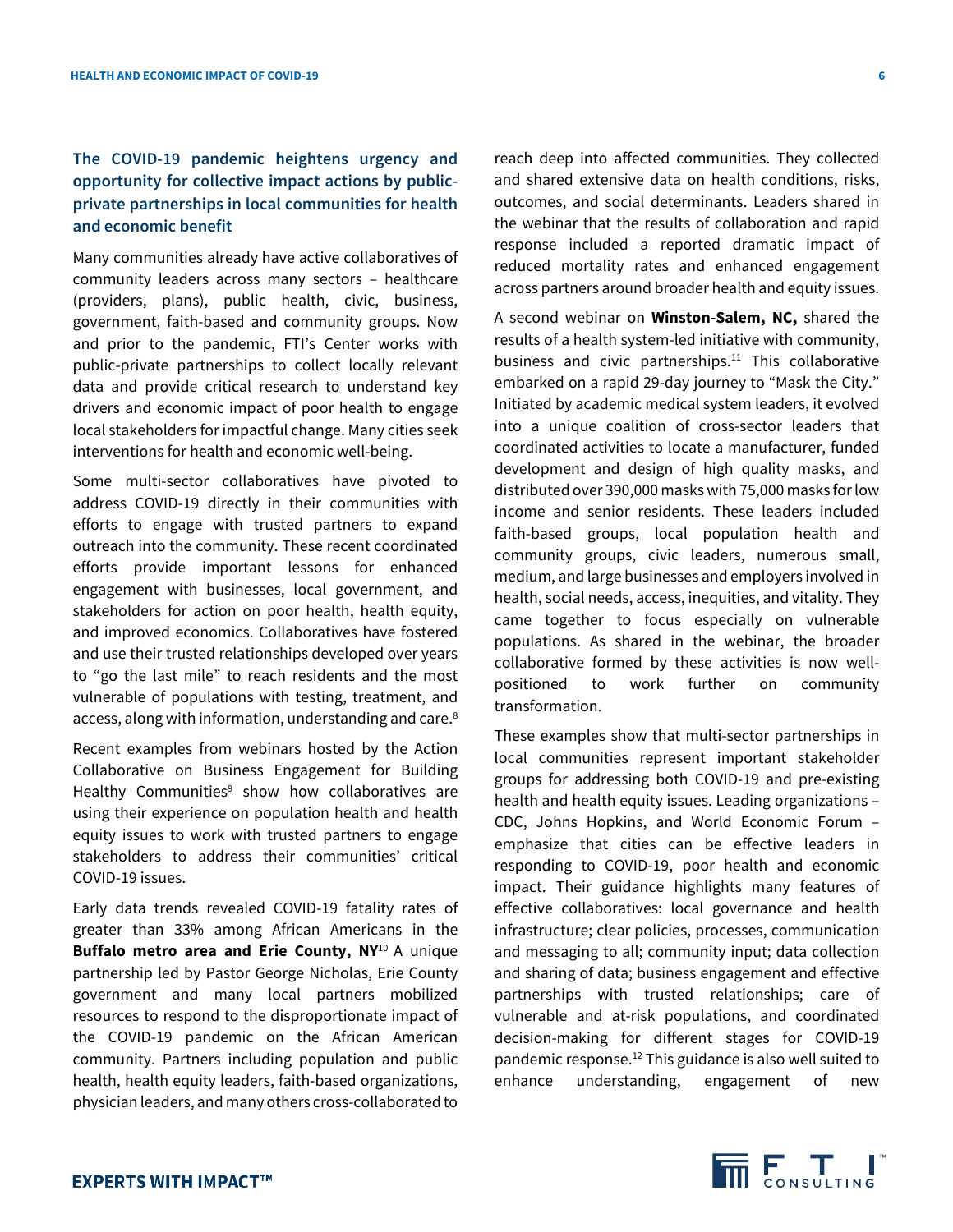stakeholder groups and actions to address health, health equity and economic impact.

# **Conclusion**

The COVID-19 pandemic poses many challenges to our nation's communities yet it has created shared value and enhanced awareness of each individual's connection to all others within a community. It shows the willingness, ability and effectiveness of community leaders to work together for the greater good and wellbeing of others. Multi-sector collaboratives with trusted community relationships and keen understanding of the drivers of poor health have been able to develop and implement solutions for their communities. These can address not only COVID-19's impact, but make inroads into poor health, access, resources, and coordinated efforts to address health disparities and economic impacts. Efforts to respond to the pandemic reveal the complex interrelationships between health (e.g., hypertension), social factors (race, ethnicity, income, education) and their impacts on health and economic vitality of a region – and thus, the imperative for a broader and more coordinated approach across sectors to address them.

FTI's Center has been privileged to support leaders and communities with actionable and critical data and information on health conditions, costs, scenario modeling and impacts for communities. Actionable data and data analytics fill critical gaps and show magnitudes of cost and personal impact and savings opportunities for communities, employers, and residents, especially for communities of color.

Economic prosperity and health are linked in communities: improved health enhances economic conditions and resiliency, and improved business and community activity influences health and quality of life. The pandemic reinforces understanding of this critical linkage and the gains from collaborative activity. Collaboratives' successful and coordinated responses show the feasibility and impact of action.

The efforts of collaboratives and leadership groups are replicable if common themes, best practices and actionable data can be developed and shared across communities and leadership groups. These collaboratives will be the most powerful if they engage local employers and their employees with the ability to reach directly to thousands of residents and families in communities. Moreover, with sustained and new models of funding and support from local government, health insurers, community leaders, businesses, and national and local foundations, collaboratives have the potential to drive significant health outcome improvements and economic vitality for their communities. They can also serve as a collective model nationwide to link communities together for change.

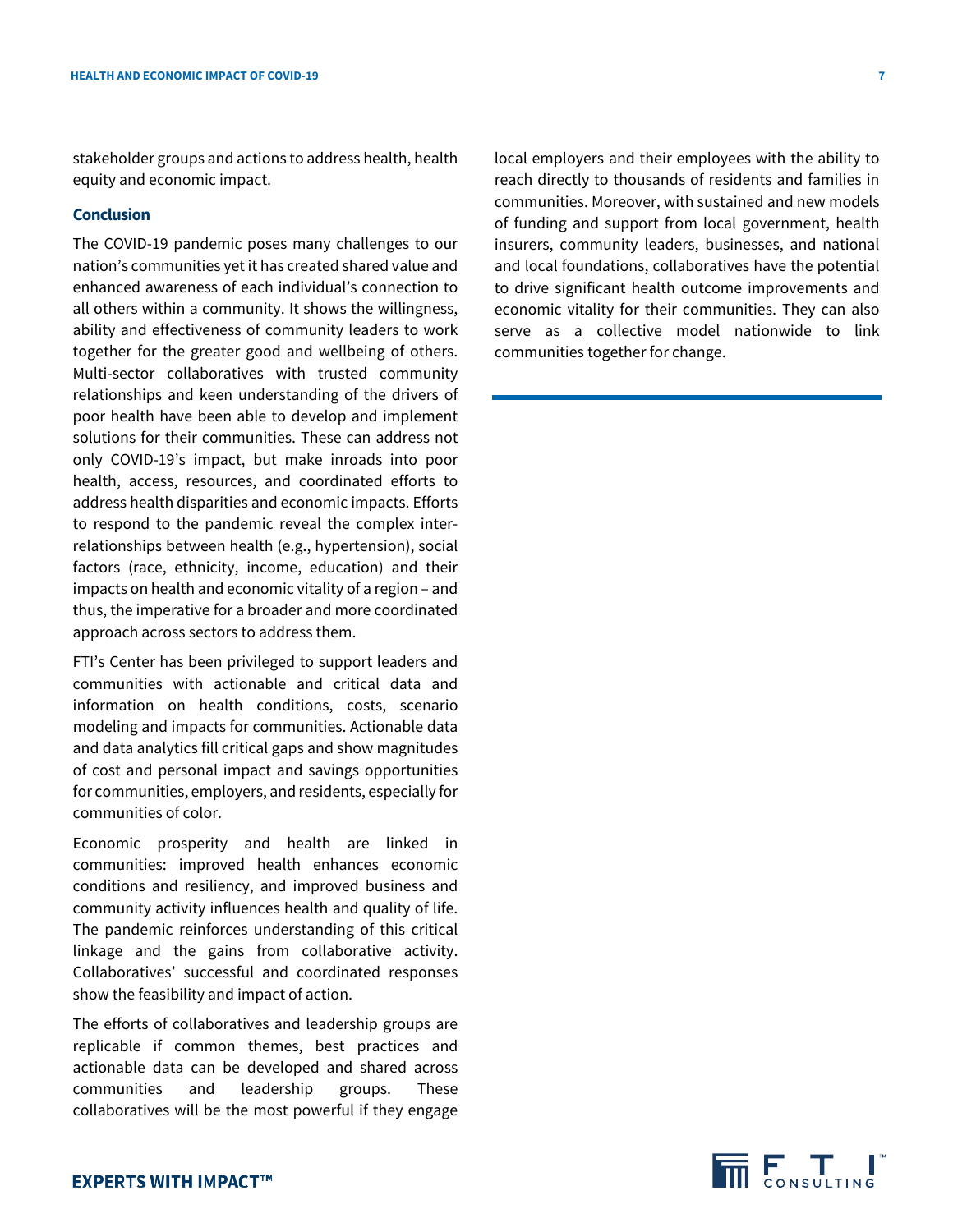#### **Endnotes**

Mary L. Adams, David L. Katz, and Joseph Grandpre, "Population-Based Estimates of Chronic Conditions Affecting Risk for Complications from Coronavirus Disease, United States." CDC Emerging Infectious Diseases, 2020; 26(8): 1831-1833, doi: 10.3201/eid2608.200679. Recent research on cardiac disease and hypertension in particular highlights the importance of hypertension control for population health and life expectancy as well as medical costs, productivity, health, and wellbeing. Pharmaceutical treatments for hypertension and other cardiac conditions, for example, contributed substantially to improved life expectancy measures from 1990-2015. Raj Chetty, Michael Stepner, Sarah Abraham, Shelby Lin, Benjamin Scuderi, Nicholas Turner, Augustin Bergeron, and David Cutler, "The Association Between Income and Life Expectancy in the United States, 2001-2014," JAMA 315, no. 16 (2016): 1750, doi:10.1001/jama.2016.4226.

Additional recent hypertension studies show that after some improvement in hypertension control, more recent trends are in decreased control, perhaps suggesting poorer results for future life expectancy measures. Paul Muntner, Shakia T. Hardy, Lawrence J. Fine, Byron C. Jaeger, Gregory Wozniak, Emily B. Levitan, and Lisandro D. Colantonio, "Trends in Blood Pressure Control Among US Adults With Hypertension, 1999-2000 to 2017-2018," JAMA 324 no. 12 (2020): 1190–1200. doi:10.1001/jama.202 0.14545.

See also, Curfman, Gregory, Howard Bauchner, and Philip Greenland. "Treatment and Control of Hypertension in 2020." Jama 324, no. 12 (2020): 1166. [https://doi.org/10.1001/jama.2020.13322.](https://doi.org/10.1001/jama.2020.13322)) These studies indicate additional concerns about impacts from the COVID-19 pandemic where there is reduced use of primary care or management of chronic conditions such as hypertension.

 $2$  There are many factors at work. See, e.g., study on residents' ability to quarantine or work at home: T Thomas M. Selden and Terceira A. Berdahl, "COVID-19 and Racial/Ethnic Disparities in Health Risk, Employment, and Household Composition," Health Affairs 39 no. 7 (July 14, 2020): 1-6,

[https://doi.org/10.1377/hlthaff.2020.00897.](https://doi.org/10.1377/hlthaff.2020.00897) See, Leana Wen and Nakisa Sadeghi, "Addressing Racial Health Disparities in the COVID-19 Pandemic: Immediate and Long-Term Policy Solutions," Health Affairs Blog (July 20, 2020), doi: 10.1377/hblog20200716.620294; Tiffany Ford, Sarah Reber, and Richard V. Reeves, "Race gaps in COVID-19 deaths are even bigger than they appear," Brookings Institution (June 16, 2020),

https://www.brookings.edu/blog/up-

front/2020/06/16/race-gaps-in-covid-19-deaths-arebigger-than-they-appear/. NIHCM, "Racism, Health & COVID-19," NIHCM Population Health Spotlight (July 2020), https://www.nihcm.org/categories/race-healthand-covid-19; Leana Wen and Nakisa Sadeghi, "Addressing Racial Health Disparities in the COVID-19 Pandemic: Immediate and Long-Term Policy Solutions," Health Affairs Blog (July 20, 2020), doi: 10.1377/hblog20200716.620294; and Eboni G. Price-Haywood, Jeffrey Burton, Daniel Fort, and Leonardo Seoane, "Hospitalization and Mortality Among Black Patients and White Patients with Covid-19," NEngl J Med; 382 (May 2020): 2534-43, doi: 10.1056/NEJMsa2011686.

<sup>3-4</sup> FTI's Center has partnered with collaboratives seeking to develop new models to understand and address health and economic impact with actionable data, data analytics on chronic conditions, demographics, community priorities and review of successful and effective interventions. For summary of new approaches by multi-sector collaboratives, see, Ralph Schulz, "A New Model for Private Sector Partnerships to Improve Economic Well-Being and Community Outcomes," Commentary, Institute of Medicine of the National Academies (June 2015). FTI's Center work includes reports such as: "Nashville Region Health Competitiveness Initiative: 2017 Report," Center for Healthcare Economics and Policy and The Research Center, Nashville Area Chamber of Commerce (2017), https://www.fticonsulting.com/~/media/Files/usfiles/insights[/reports/fti-nashville-area-chamber-](https://www.fticonsulting.com/%7E/media/Files/us-files/insights/reports/fti-nashville-area-chamber-healthcare-competitiveness-initiative-2017-report.pdf)

[healthcare-competitiveness-initiative-2017-report.pdf;](https://www.fticonsulting.com/%7E/media/Files/us-files/insights/reports/fti-nashville-area-chamber-healthcare-competitiveness-initiative-2017-report.pdf) "The Economic Impact of Poor Health on Our WNY Community," Center for Healthcare Economics and Policy (2019),

[https://www.pophealthwny.org/assets/documents/The](https://www.pophealthwny.org/assets/documents/TheEconomicImpactofPoorHealthonOurWNYCommunityFinal.pdf) [EconomicImpactofPoorHealthonOurWNYCommunityFin](https://www.pophealthwny.org/assets/documents/TheEconomicImpactofPoorHealthonOurWNYCommunityFinal.pdf) [al.pdf.](https://www.pophealthwny.org/assets/documents/TheEconomicImpactofPoorHealthonOurWNYCommunityFinal.pdf)

5 See, Paul Mattessich, Ela Rausch, Emma Connell, Mark Anton, Michael Williams, and Jose Diaz, "Linking Health and Economic Prosperity: A Study of U.S. Metro Areas,"

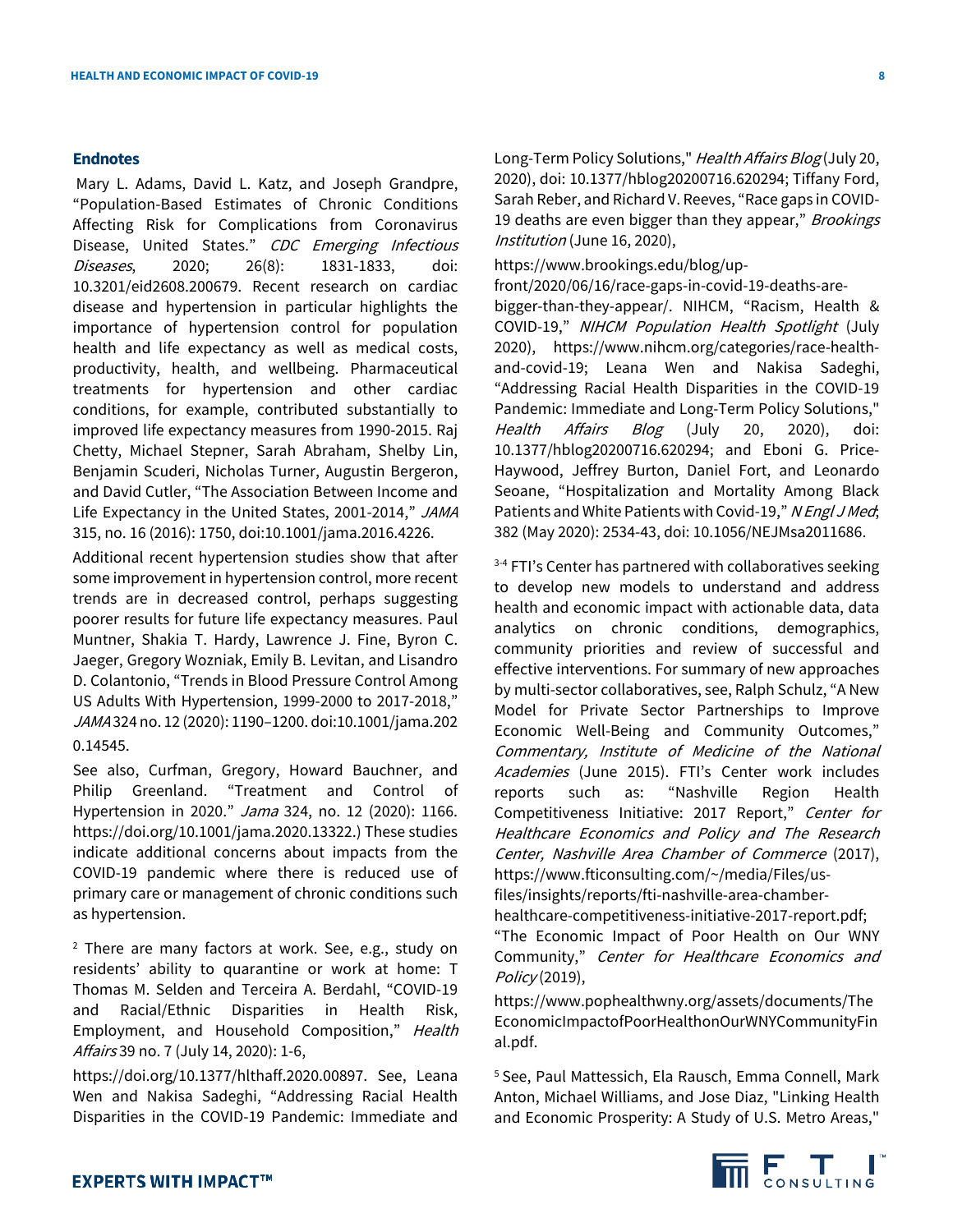Federal Reserve Bank of Minneapolis and Wilder Research (Dec. 2019).

<sup>6-7</sup> CDC BRFSS SMART 2017 (All Ages).

<sup>8</sup> NASEM, "Leading Health Indicators 2030: Advancing Health, Equity, and Well-Being," The National Academies Press (2020), [https://doi.org/10.17226/25682.](https://doi.org/10.17226/25682) See, also Raj Chetty, Michael Stepner, Sarah Abraham, Shelby Lin, Benjamin Scuderi, Nicholas Turner, Augustin Bergeron, and David Cutler, "The Association Between Income and Life Expectancy in the United States, 2001-2014," JAMA 315, no. 16 (2016): 1750, doi:10.1001/jama.2016.4226.

<sup>9</sup> The Action Collaborative on Business Engagement in Building Healthy Communities is an ad-hoc activity associated with the National Academies of Sciences, Engineering, and Medicine's Roundtable on Population Health Improvement. Recent webinars include Nick Macchione, Wilma Wooten and Carey Riccitelli, "Antidote to Pandemics – Population Health Leadership in Action," (July 21, 2020),

[https://www.nationalacademies.org/event/07-21-](https://www.nationalacademies.org/event/07-21-2020/collaborative-webinar-antidote-to-pandemics-population-health-leadership-in-action) [2020/collaborative-webinar-antidote-to-pandemics](https://www.nationalacademies.org/event/07-21-2020/collaborative-webinar-antidote-to-pandemics-population-health-leadership-in-action)[population-health-leadership-in-action;](https://www.nationalacademies.org/event/07-21-2020/collaborative-webinar-antidote-to-pandemics-population-health-leadership-in-action) Maria Whyte, George Nicholas, and Raul Vasquez, "Faith, Community & Government – Health Collaboration to Address Health Disparities during the COVID-19 Pandemic," (July 15, 2020)[, https://www.nationalacademies.org/event/07-15-](https://www.nationalacademies.org/event/07-15-2020/collaborative-webinar-faith-community-and-government-health-collaboration-to-address-health-disparities-during-the-covid19-pandemic) [2020/collaborative-webinar-faith-community-and](https://www.nationalacademies.org/event/07-15-2020/collaborative-webinar-faith-community-and-government-health-collaboration-to-address-health-disparities-during-the-covid19-pandemic)[government-health-collaboration-to-address-health](https://www.nationalacademies.org/event/07-15-2020/collaborative-webinar-faith-community-and-government-health-collaboration-to-address-health-disparities-during-the-covid19-pandemic)[disparities-during-the-covid19-pandemic;](https://www.nationalacademies.org/event/07-15-2020/collaborative-webinar-faith-community-and-government-health-collaboration-to-address-health-disparities-during-the-covid19-pandemic) the slides provide a full listing of the many partners involved in the collaborative and details on Live Well Erie; Cathy Baase, Rebecca Bentley, J.J. Boehm, Christopher Vieau, and George E. Kikano, "Coming Together to Address COVID-19: A Community's Experience," (June 18, 2020), [https://www.nationalacademies.org/event/06-18-](https://www.nationalacademies.org/event/06-18-2020/collaborative-webinar-coming-together-to-address-covid-19-a-communitys-experience) [2020/collaborative-webinar-coming-together-to](https://www.nationalacademies.org/event/06-18-2020/collaborative-webinar-coming-together-to-address-covid-19-a-communitys-experience)[address-covid-19-a-communitys-experience;](https://www.nationalacademies.org/event/06-18-2020/collaborative-webinar-coming-together-to-address-covid-19-a-communitys-experience) and Terry Williams and William Satterwhite, "A Conversation About Employer Covid19 Issues and Emerging Opportunities," (May 22, 2020),

[https://www.nationalacademies.org/event/05-22-](https://www.nationalacademies.org/event/05-22-2020/collaborative-webinar-a-conversation-about-employer-covid19-issues-and-emerging-opportunities) [2020/collaborative-webinar-a-conversation-about](https://www.nationalacademies.org/event/05-22-2020/collaborative-webinar-a-conversation-about-employer-covid19-issues-and-emerging-opportunities)[employer-covid19-issues-and-emerging-opportunities.](https://www.nationalacademies.org/event/05-22-2020/collaborative-webinar-a-conversation-about-employer-covid19-issues-and-emerging-opportunities)

<sup>10-11</sup> See links in prior footnote for details.

<sup>12</sup> Robert Muggah and Rebecca Katz, "How cities around the world are handling COVID19 - and why we need to measure their preparedness," WEF (Mar. 17, 2020), [https://www.weforum.org/agenda/2020/03/how-](https://www.weforum.org/agenda/2020/03/how-should-cities-prepare-for-coronavirus-pandemics/)

[should-cities-prepare-for-coronavirus-pandemics/.](https://www.weforum.org/agenda/2020/03/how-should-cities-prepare-for-coronavirus-pandemics/)  Criteria for success include "Not surprisingly, cities that have robust [governance](https://urldefense.proofpoint.com/v2/url?u=https-3A__www.mdpi.com_2076-2D3387_2_2_135_htm&d=DwMFaQ&c=VWART3hH1Kkv_uOe9JqhCg&r=sMDV_PgeOAdmDWFOQCGuulQz4qnuEJbej1gSClSdM5U&m=TC73fM11xBlrzCsB7mIhETitbNfgjmGpU_PnxUJx_7A&s=gEHctjhpWCD5PvUVA6N8-sx1ViqbQZiRGfg4sAwZ664&e=) and [health infrastructure](https://urldefense.proofpoint.com/v2/url?u=https-3A__www.ncbi.nlm.nih.gov_pmc_articles_PMC3805833_&d=DwMFaQ&c=VWART3hH1Kkv_uOe9JqhCg&r=sMDV_PgeOAdmDWFOQCGuulQz4qnuEJbej1gSClSdM5U&m=TC73fM11xBlrzCsB7mIhETitbNfgjmGpU_PnxUJx_7A&s=u03s9ignlUpqCZ92cc0Kln5ZkIRcrbiY8ESNOtGt6kk&e=) in place are in a better position to manage pandemics and lower case fatality rates (CFR) and excess mortality than those that do not. Adopting a combination of proactive surveillance, routine communication, rapid isolation and personal and community protection (e.g. social distancing) measures is critical. … Likewise, the number, quality and accessibility (and surge capacity) of hospitals, internal care units, hospital beds and IV solution and respirators can determine whether a city effectively manages a pandemic, or not." Id. (emphasis added). Melissa A. Marx et. al., "Recommendations for a Metropolitan COVID-19 Response," Johns Hopkins Bloomberg School of Public Health (Apr. 2, 2020), [https://www.jhsph.edu/covid-19/articles/covid-19](https://www.jhsph.edu/covid-19/articles/covid-19-recommendations-for-a-metropolitan-response.html) [recommendations-for-a-metropolitan-response.html.](https://www.jhsph.edu/covid-19/articles/covid-19-recommendations-for-a-metropolitan-response.html)